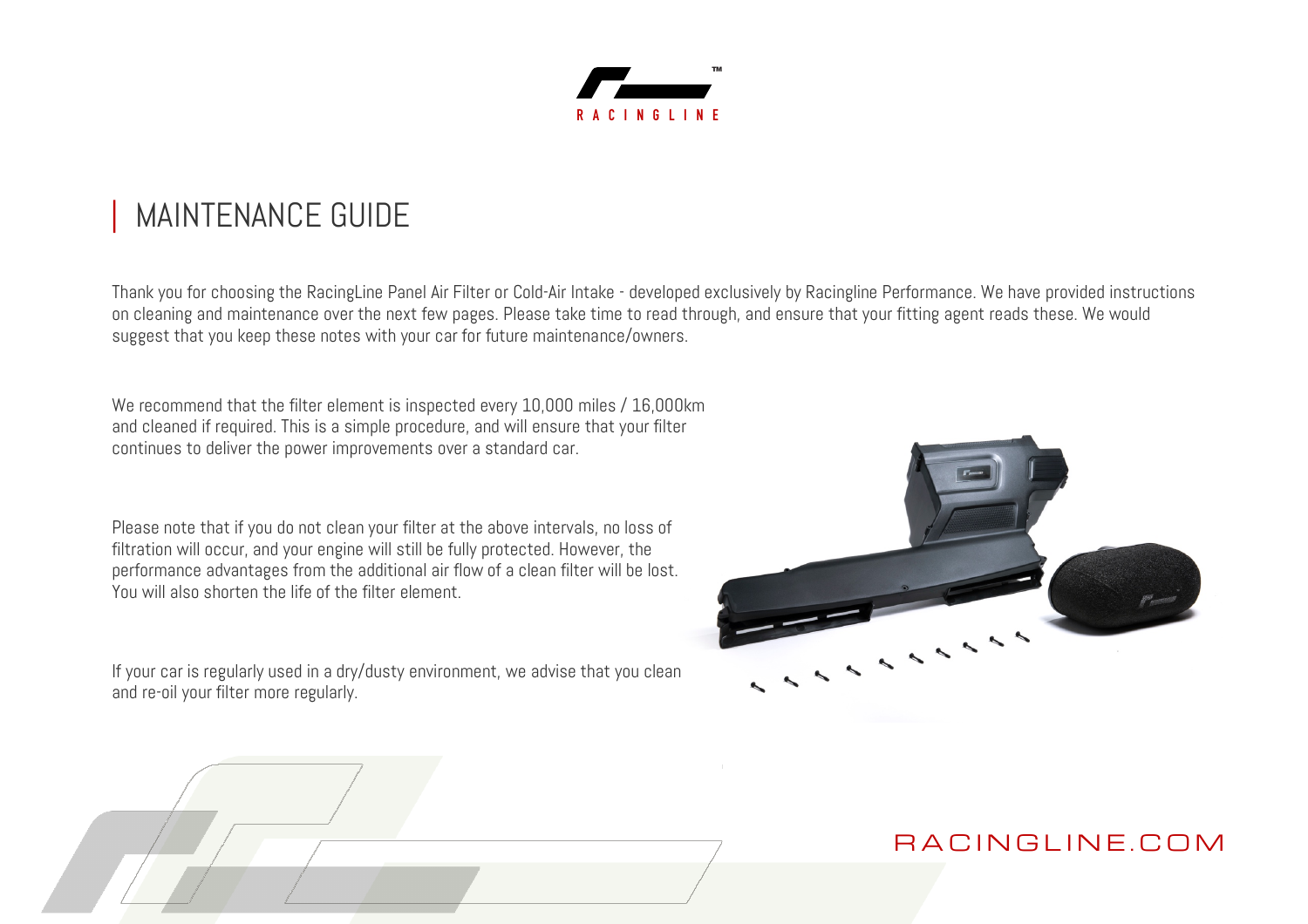

# OVERVIEW OF REMOVAL OF FILTER BEFORE CLEANING AND MAINTENANCE

As a general rule, when removing and re-fitting the RacingLine Air Filter (whether panel or cold air intake), the following guidelines should be adhered to:

**///** Air Filter kits are of great importance in providing the engine with the cleanest and correct volume of air. They should therefore be fitted with the utmost care and attention. Full fitting instructions are available for all filters and intakes from the www.racingline.com website - please make sure you have read and understood the fitting and removal process before starting on this.

**///** It is recommended that they are fitted by persons possessing the necessary expertise i.e. a trained vehicle technician.

**///** These instructions are for guideline purposes only and do not take into account any special features that may apply.

**///** Regional and model variances do occur across the vehicles that this part is intended for, which may lead to some minor differences between descriptions and pictures shown in this document. If in doubt please contact your distributor.

### WARNING - OILING RACINGLINE INTAKES AND PANEL FILTERS

**/// Never** use an unoiled or dry foam filter in your vehicle as this will significantly reduce the efficiency and may allow small dust particles to pass through without being trapped by the dust retention oil.

**///** Before first fitment, please check that your RacingLine filter has been factory pre-oiled.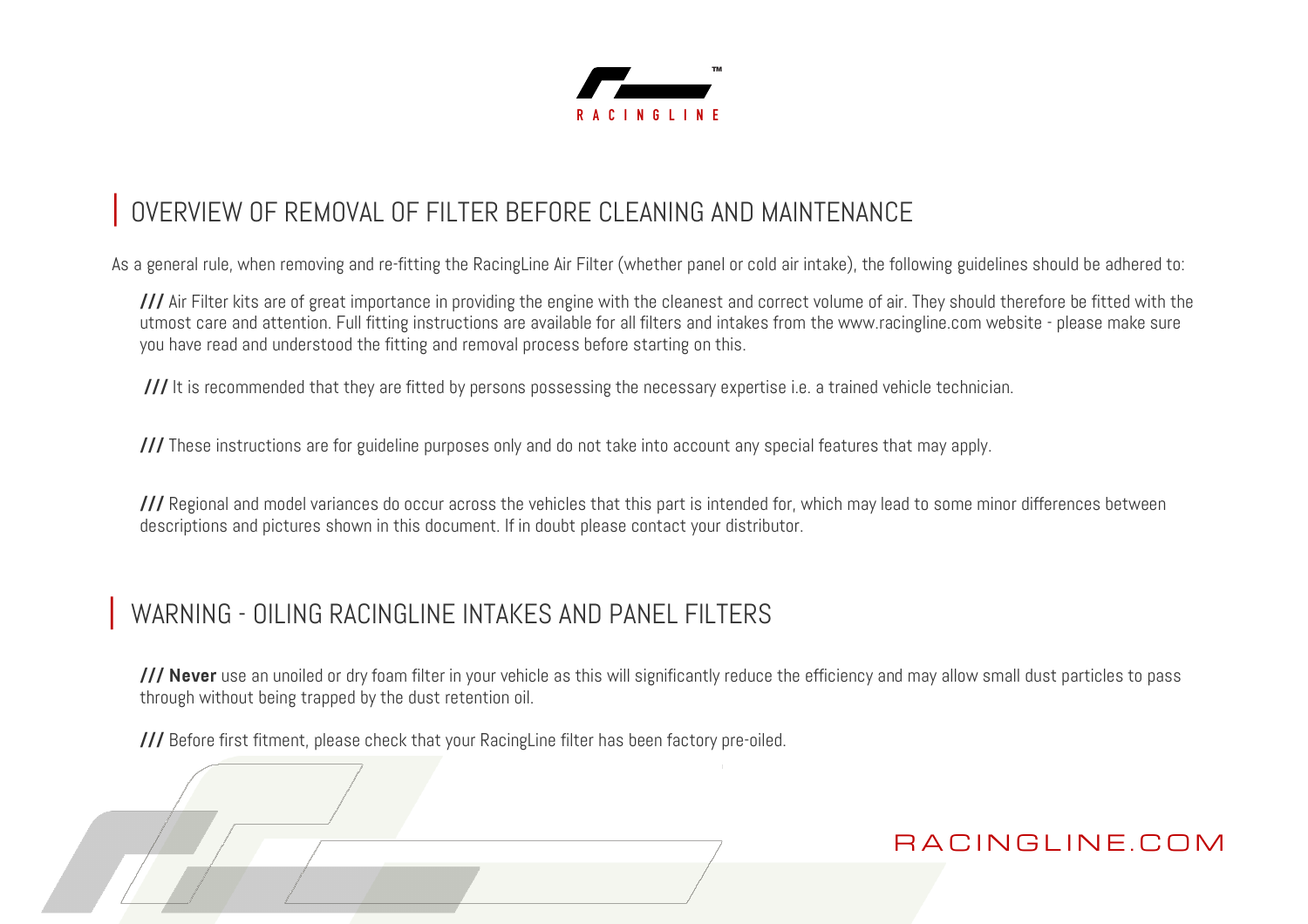

## STEP 1: CLEANING YOUR FILTER

**///** Use Racingline foam air filter cleaner. (Use ITG CL-1 cleaner if Racingline cleaner is unavailable).

**///** Racingline cleaning fluid is intended to be used in a two-part cleaning process where the cleaner breaks down the sticky dust retention oil on the filter which is then washed off using warm water.

**///** Spray the cleaner liberally onto the filter and thoroughly massage in. You need to ensure the cleaner has worked its way through all the layers in the foam and it may be necessary to apply extra cleaner until you are satisfied the cleaning fluid has fully penetrated the foam. To help the cleaner to break down the oil, it is advisable to leave the filter for 2-3 minutes and then further massage the cleaner into the foam.

**///** The next step is to wash the filter out in warm water. Thoroughly wash the filter until you are totally sure that all the cleaning fluid has been removed and the water running through the filter looks clear. It is also advisable to run water through from the clean side outwards to further help the removal of any dust still held within the filter**. This stage of the process should take no more than 4–5 minutes, leaving the filter submerged in water for a prolonged period of time may cause the glues in the filter to soften and eventually break down.**

**///** Next follow the same process again using washing up liquid, this will help to break down any remaining cleaner still left in the filter. Apply a small amount of washing up liquid onto the filter and massage into the foam working it all the way through. Rinse the filter in cold water until none of the soap suds remain and the water runs clear, shake the filter to remove excess water.

**///** Now the filter is clean you will need to leave it in a warm, dry place until is fully dried out for a minimum period of 24 hours. **Do not use a high pressure air line or heat gun to speed the process up.**

#### $N$   $0$   $T$   $F$   $\cdot$

Under no circumstances use a highly alkaline cleaner above PH-8, such as powder based cleaners or a clothes detergent to clean the foam filter. Using a highly alkaline cleaner will breakdown the foam structure and destroy the effectiveness of the filter. If in doubt of what is safe to use, contact Racingline or your local dealer for advice.